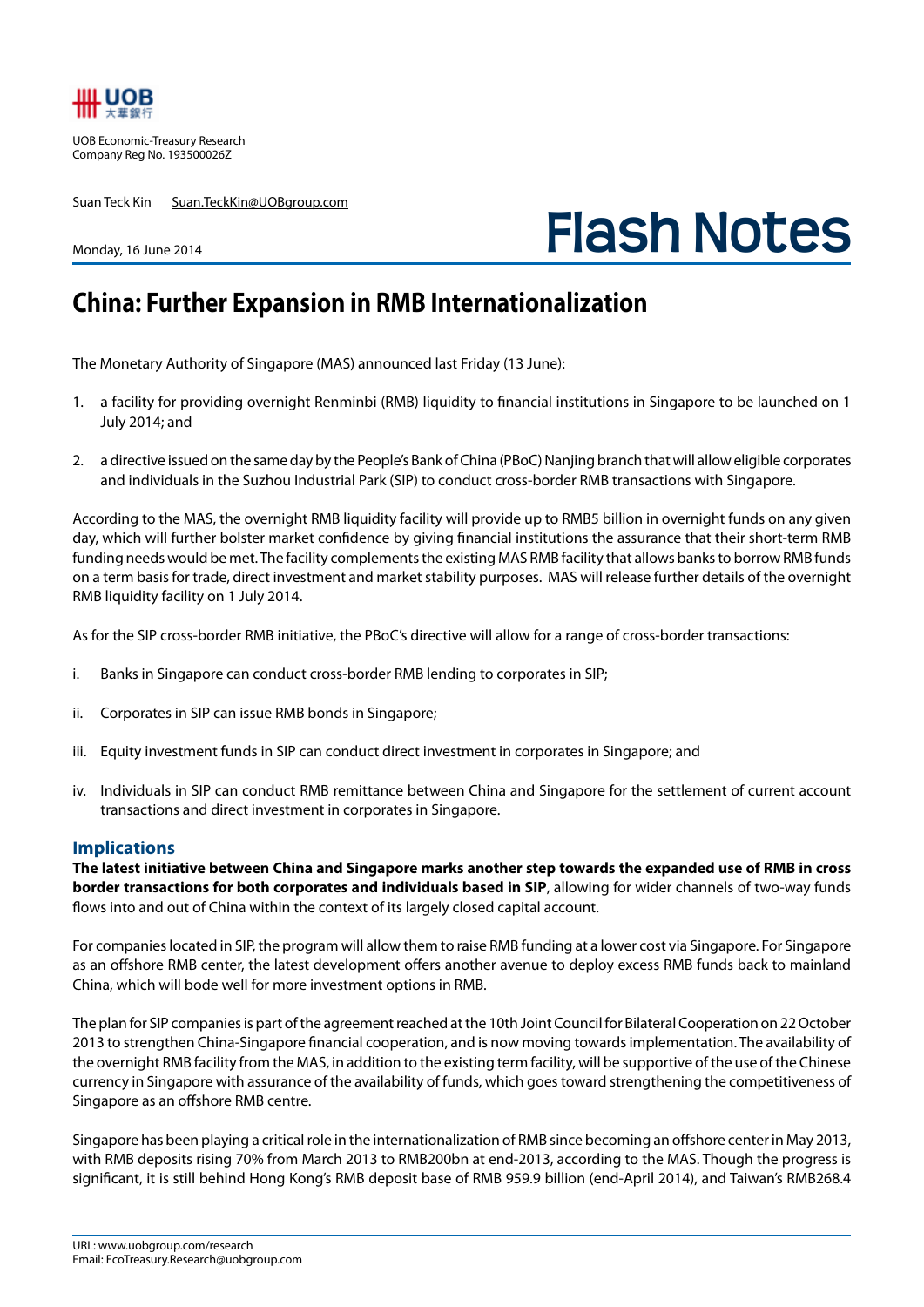billion (end-March 2014). In all, offshore RMB deposits globally are likely to have exceeded RMB1.5 trillion (including those from London, Luxembourg, South Korea, among others), it is still just about 1% of the onshore deposit base of RMB110 trillion (as of May 2014), suggesting significant headroom for growth in offshore RMB.

Latest data from SWIFT also shows that Singapore has been making progress on the RMB payments front, overtaking London as the world's top clearing center, outside of China and Hong Kong. Singapore accounts for 6.8% of all offshore RMB-denominated currency payments in March 2014, compared with 5.9% for London and 2.4% for the US, according to SWIFT, but pales in comparison to Hong Kong's share of 72%.

The close race between these two non-China offshore centers (shown in chart below) suggests that competition will remain keen, with more centers likely to join in the race, but at the same time the potential for growth is significant given the small shares occupied outside of the greater China, as well as the rising use of RMB as a payment currency (ranked at 7th largest in March 2014, from 13th in January 2013, as shown in the chart below).



## Singapore Overtakes London as Top RMB Offshore Clearing Centre

## RMB as world payments currency in value

Customer initiated and institutional payments. Inbound + Outbound traffic. Based on value



Source: SWIFT http://www.swift.com/about\_swift/shownews?param\_dcr=news.data/en/swift\_com/2014/PR\_RMB\_singapore.xml